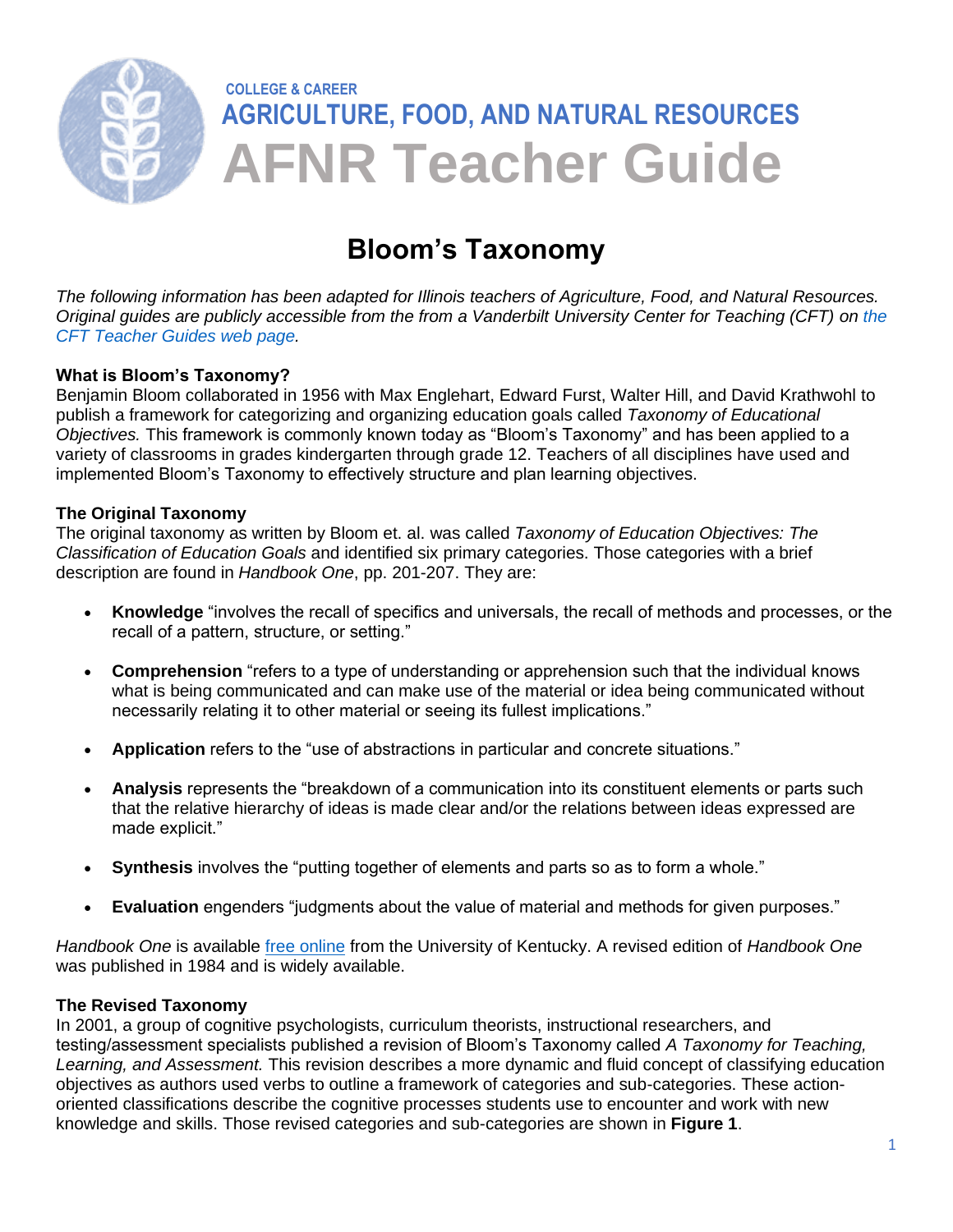

The above graphic is released under a Creative Commons Attribution license. You're free to share, reproduce, or otherwise use it, as long as you attribute it to the Vanderbilt University Center for Teaching. For a higher resolution version, visit the CFT [Flickr account](https://www.flickr.com/photos/vandycft/29428436431) and look for the "download this photo" icon.

## **Types of Knowledge**

The authors of *A Taxonomy for Teaching, Learning, and Assessment* also developed a supplementary framework to the cognitive processes' framework shown in Figure 1. This additional framework organizes the types of knowledge used in cognition. Those types are:

- **Factual knowledge** to include knowledge of terminology, specific details, and elements
- **Conceptual knowledge** to include classifications, categories, principles, generalizations, theories, models, and structures
- **Procedural knowledge** to include subject-specific skills, algorithms, techniques, methods, and criteria for determining when to use appropriate procedures
- **Metacognitive knowledge** to include strategic, contextual, and knowledge, knowledge relating to cognitive tasks and self-knowledge

## **The Value of Bloom's Taxonomy in the AFNR Classroom**

Bloom's Taxonomy provides teachers a foundation for writing educational objectives. The value of Bloom's can be found in three tasks common to AFNR teachers. Those tasks are:

- Communicate learning goals or objectives to students throughout the lesson.
- Exchange, align, and understand learning objectives both within and outside of AFNR.
- Plan, encourage, and develop higher order thinking for students in AFNR courses.